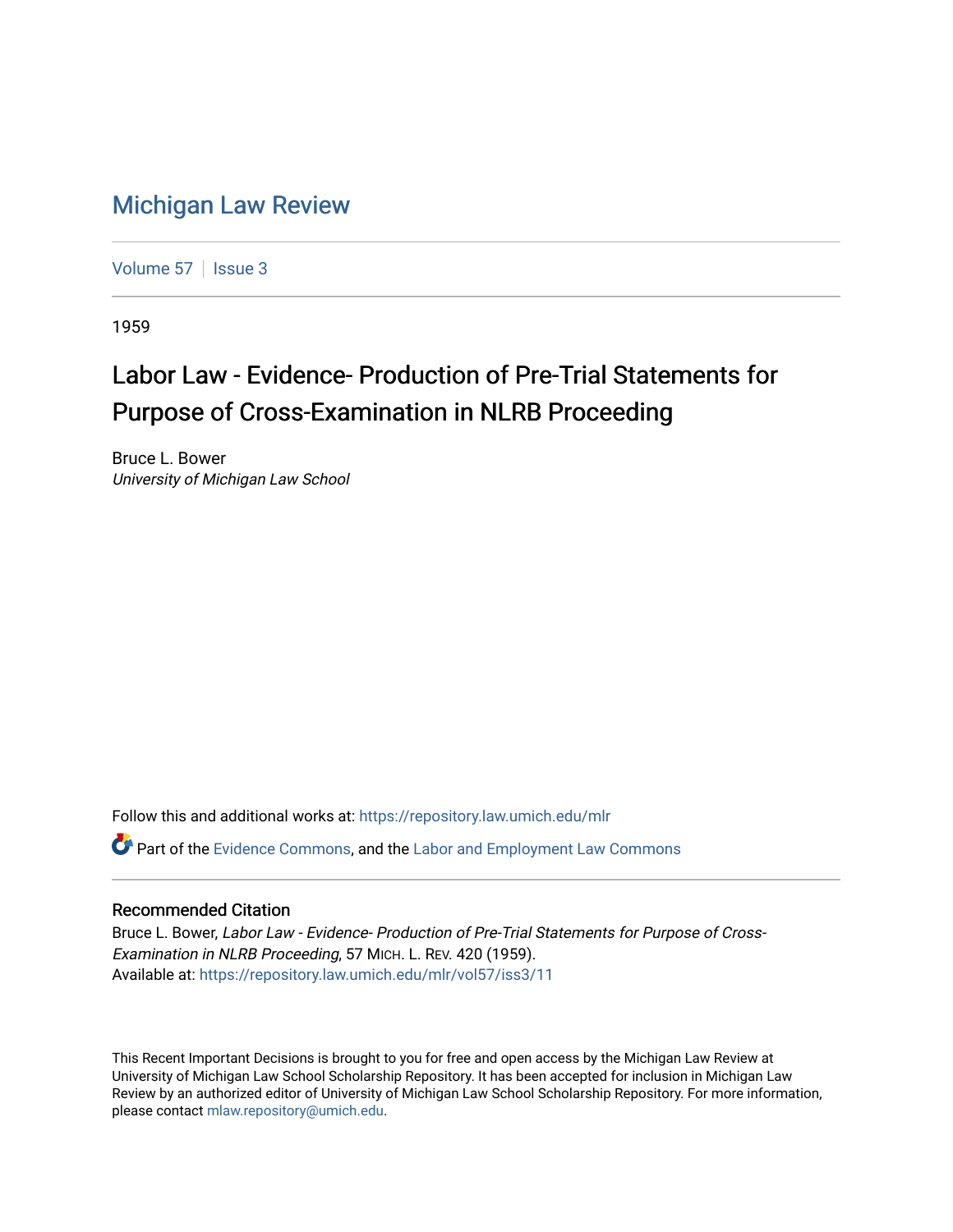LABOR LAW-EVIDENCE-PRODUCTION OF PRE-TRIAL STATEMENTS FOR PUR-POSE OF CROSS-EXAMINATION IN NLRB PROCEEDINGS-Respondent was accused of unfair labor practices. At the hearing before the trial examiner, respondent requested pre-trial statements of the general counsel's witnesses who testified, for the purpose of impeaching their credibility on cross-examination. The trial examiner's refusal was upheld by the NLRB.1 Upon motion to reopen the record, *held,* the record is reopened and further proceedings are to be held before the trial examiner. The holding of *Jencks v. United States*2 applies to NLRB proceedings; hence respondent has the right for cross-examination purposes to production of pre-trial statements made by the general counsel's witnesses which directly relate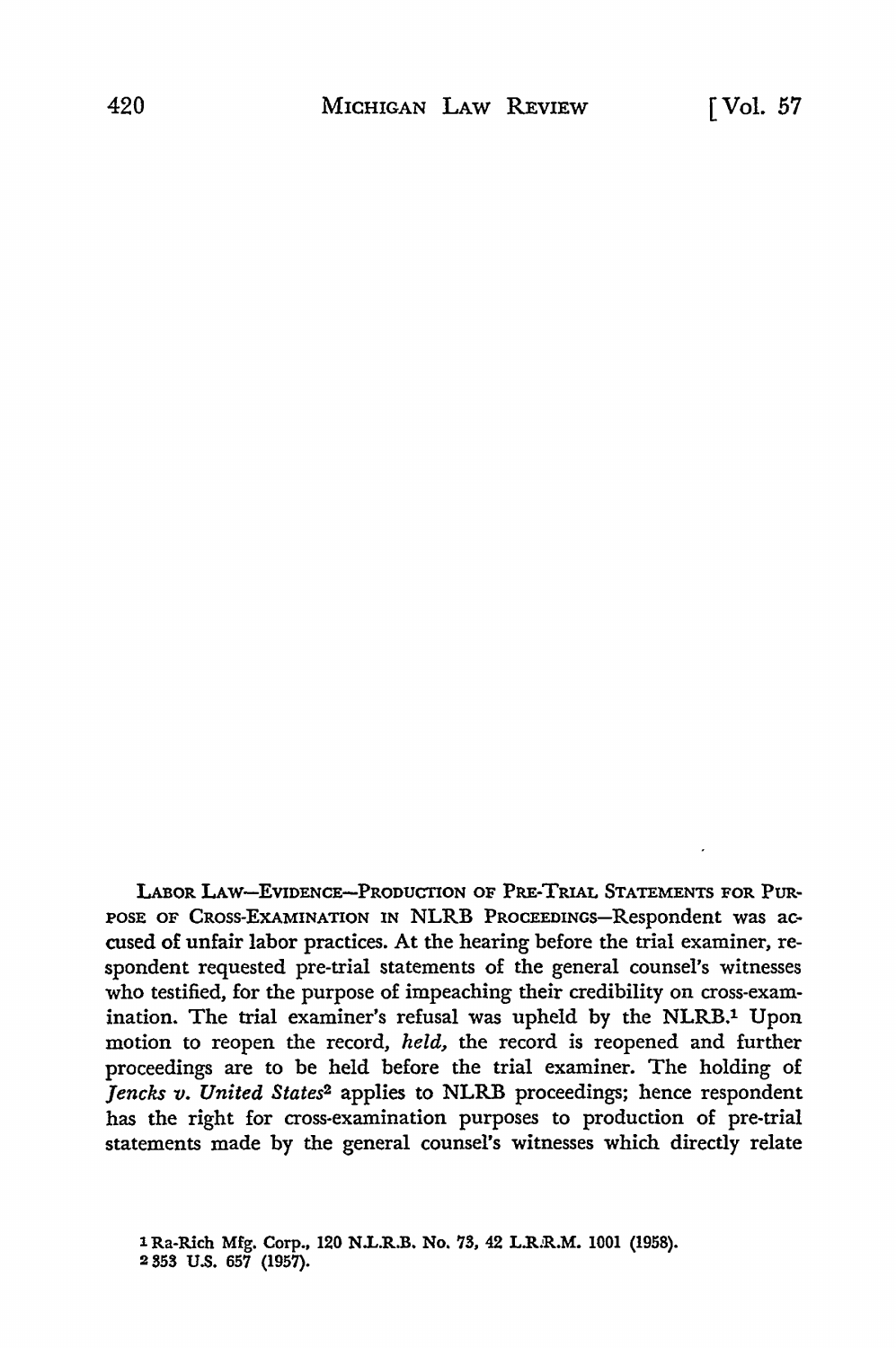to their testimony. Ra-Rich Mfg. *Corp.,* 121 N.L.R.B. No. 90, 42 L.R.R.M. 1403 (1958).

In the *Jencks* case, which was a criminal proceeding, the Supreme Court held that the accused had the right to inspect pre-trial statements made by the government's witnesses which touched upon the subject matter of their testimony. While the government had the right to elect not to produce such statements, if it so elected, the case was to be dismissed. Thereafter, the NLRB held in a series of cases<sup>3</sup> that this rule was restricted to criminal cases and did not apply to board proceedings governed by the Administrative Procedure Act.4 A recent decision by the Court of Appeals for the Second Circuit,<sup>5</sup> however, prompted the Board to change its position. This extension of the *Jencks* rule to an NLRB proceeding seems logical, for although such proceeding is not a punitive action in the criminal sense, it is a public prosecution by the general counsel charging violations of the Labor-Management Relations Act.6 Thus it is necessary to balance the individual's right fully to protect himself<sup>7</sup> against the government agency's right to keep its records confidential.8 Undoubtedly

s Great Atlantic and Pacific Tea Co., 118 N.L.R.B. No. 138, 40 L.R.R.M. 1338 (1957); Bldg. and Constr. Trades Council, 119 N.L.R.B. No. 227, 41 L.R.R.M. 1388 (1958); Operating Engineers Union, 120 N.L.R.B. No. 76, 42 L.R.R.M. 1005 (1958); Baltimore Steam Packet Co., 120 N.L.R.B. No. 193, 42 L.R.R.M. 1215 (1958); E. V. Prentice Machine Works, Inc., 120 N.L.R.B. No. 210, 42 L.R.R.M. 1246 (1958).

<sup>4</sup>60 Stat. 237 (1946), 5 U.S.C. (1952) §1001 et seq. But see Communist Party of **the**  United States v. Subversive Activities Control Board, (D.C. Cir. 1958) 254 F. (2d) 314, holding the Jencks rule applicable to the Subversive Activities Control Board which is governed by the Administrative Procedure Act.

5 NLRB v. Adhesive Products Corp., (2d Cir. 1958) 258 F. (2d) 403, denying enforcement 117 N.L.R.B. 265 (1957).

6"... [I]t [Jencks rule] should apply to any case where the government prosecutes a violation of law.  $\dots$  It cannot be contended that an unfair labor practice proceeding is 'purely civil' in nature. It is not litigation of the rights of private parties but it is a prosecution initiated by the General Counsel of the Board wherein he charges that a Respondent has violated certain provisions of the Act and accordingly seeks certain remedies. Though the Act is neither punitive nor compensatory but preventative and remedial in its nature, it establishes a public procedure looking only to public ends.  $\ldots$ ." Member Jenkins dissenting in part, Great Atlantic and Pacific Tea Co., note 3 supra, at 1340. See also Communist Party of the United States v. Subversive Activities Control Board, note 4 supra; NLRB v. Adhesive Products Corp., note 5 supra.

<sup>7</sup>It is a generally accepted rule of evidence that a witness may be required to produce for inspection any statements or notes which he uses to refresh his memory while testifying. 3 WIGMORE, EVIDENCE, 3d ed., §763 (1940). This principle was extended to include statements used prior to trial to refresh the witness's memory. Goldman v. United States, 316 U.S. 129 (1942), held that the trial judge properly exercised his discretion in not ordering the production of such a statement, thus implying that such statements may be required to be produced. In Gordon v. United States, 344 U.S. 414 (1953), the Court held that pre-trial statements should be ordered to be produced upon the laying of a preliminary foundation of inconsistency between them and the actual testimony. The final extension came in the Jencks case.

s Pursuant to congressional authority the NLRB has promulgated rules which prevent the public disclosure of its records except by the permission of designated officials. N.L.R.B. Rules and Regulations 102.87, Series 6, 16 Fep. Rec. 1934, 1947, 1948, as amended at 17 FED. REG. 4983.